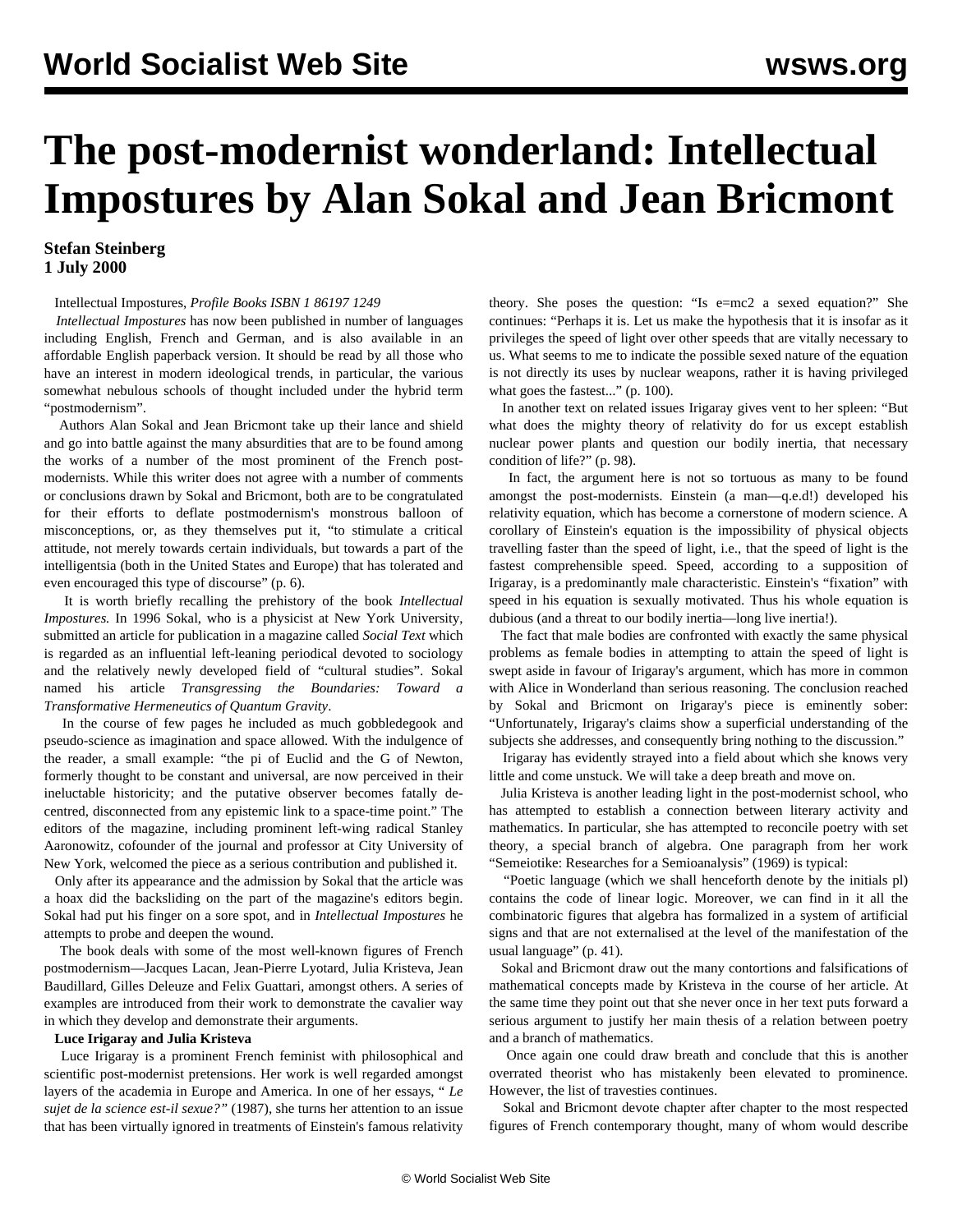themselves as left-oriented in terms of their politics. The assembled intellectuals utilise proven and valued concepts from natural science in a spurious way in order to prop up controversial theories in the fields of sociology, literary criticism, linguistics, cultural studies and a number of other disciplines.

#### **What is postmodernism?**

 Sokal and Bricmont have assembled sufficient material to support the case that postmodernism has brought forward at least as much nonsense as the clerical debate over how many angels can dance on the point of a needle. But is that all there is to it? Is postmodernism just nonsense? What is postmodernism? What are the roots of this movement?

 Sokal and Bricmont make a number of interesting observations in this respect. First, they correctly identify the general tendency of postmodernism as a school of thought to be the rejection of a comprehensible objective reality and the introduction of relativism into every field of thought and science.

 In addition, the authors acknowledge the particular affinity of broad layers of the "academic left" for post-modernist theories. In response to a number of "left" criticisms of an earlier edition of *Intellectual Impostures*, Sokal himself explains why he wrote his book: "Why did I do it? I must confess that I'm an unabashed Old Leftist who never quite understood how deconstruction was supposed to help the working class. And I'm a stodgy old scientist who believes, naively, that there exists an external world, that there exist objective truths about that world, and that my job is to discover some of them" (p. 249).

 Sokal and Bricmont identify French intellectuals as the driving force behind postmodernism, but point out that the movement has been broadly taken up by layers of the intelligentsia in Britain and America: "The lackadaisical attitude toward scientific rigour that one finds in Lacan, Kriesteva, Baudrillard and Deleuze had an undeniable success in France during the 1970s and is still remarkably influential there. This way of thinking spread outside France, notably in the English-speaking world during the 1980s and 1990s" (p. 194).

 In one passage Sokal and Bricmont concede there is a "sociological link, often exaggerated" with respect to postmodernism, but then go on to say: "In particular, the ideas analysed here have little, if any, conceptual or logical connection with politics." As a consequence of their own hypothesis, the authors have little more of interest to say about the sources of postmodernism.

 In contrast, the leading figures of the post-modernist movement are not so reticent at delineating the social, historical and political roots of their own thinking. Jean-Francois Lyotard is regarded by many as a grandfather or "Pope" of the post-modernist movement. In his book *The Post-modern Condition* he makes a distinction between the modern and the postmodern:

 "I will use the term modern to designate any science that legitimates itself with reference to a metadiscourse of this kind making explicit appeal to some grand narrative, such as the dialectics of Spirit, the hermeneutics of meaning, the emancipation of the rational or working subject, or the creation of wealth.

 "Simplifying to the extreme I define post-modern as incredulity toward the metanarratives. This incredulity is undoubtedly a product of progress in the sciences; but that progress in turn presupposes it. To the obsolescence of the metanarrative apparatus of ligitimation corresponds most notably the crisis of metaphysical philosophy and of the university function which in part relied on it. The narrative function is losing its functors, its great hero, its great voyages, its great goal" (Jean-Francois Lyotard. *The Post-modern Condition*, 1977).

 Lyotard regards as metanarrative all philosophical and social conceptions that proceed from the possibility of arriving at a general understanding of the world and society—a scientific understanding which could then provide the basis for consciously changing the world. Lyotard firmly rejects any such conception.

 He is not alone amongst the post-modernists in regarding the German philosopher Hegel ("the dialectics of the Spirit") as the greatest offender in this respect. The post-modernist antipathy towards Hegel (more on this question later) is, in particular, directed at the German philosopher's allembracing world outlook, based on a dialectical method. Equally suspect in the eyes of the post-modernists is the materialist reworking of Hegel's dialectic by Marx and Engels, which became a social force in the form of the socialist workers movement.

### **Postmodernism and Stalinism**

 Equating Stalinism and its crimes with genuine socialism, Lyotard and the other post-modernists hold that the twentieth century marks the final failure of the Marxist "metanarrative" ("the emancipation of the rational or working subject"). In addition, they declare their dissatisfaction with any overall theory upholding the possibility of developing capitalism on a rational basis ("the creation of wealth").

 Although Sokal and Bricmont belittle the role of politics in the development of postmodernism, a glimpse at Lyotard's biography reveals that the evolution of his theories is intimately bound up with his own experiences of left-wing post-war politics in France.

 Born in Versailles in 1924, Lyotard studied philosophy and literature at the Sorbonne in Paris. As a young man he was active in trade union politics and was radicalised, in particular, by his first-hand view of French colonialism in Algeria, where he worked as a teacher. Rejecting the Stalinised French Communist Party, which collaborated in the suppression of the Algerian national movement, Lyotard joined a group called *Socialism and Barbarism* lead by Cornelius Castoriadis. While referring to themselves as Trotskyists, the group rejected Trotsky's analysis of the Soviet Union, which they maintained was a type of state capitalist economy.

 Following Castoriadis's own rapid evolution to the right in the fifties, Lyotard split with the Socialism and Barbarism group to form his own organisation in 1964 around a magazine called *Workers Power.* Two years later, in 1966, he broke completely with revolutionary politics. He described this process retrospectively and with disarming honesty in an interview in 1988: "A stage of my life was ending, I was leaving the service of the revolution, I would do something else, I had saved my skin."

 Many of the post-modernist theorists share a similar political evolution. Julia Kristeva published her first essays in *Les Temps Modernes*, the newspaper founded by French philosopher Jean Paul Sartre, who himself sympathised with French Stalinism and at the end of his career showed a certain inclination toward Maoism. A number of other post-modernists were either influenced by Sartre or by his most prominent successor at the *Ecole Normale Superior,* Louis Althusser (for many years Central Committee member of the French Communist Party responsible for ideological issues).

 A cursory investigation of the roots of many leading figures in the postmodernist movement reveals at some point either membership in, or, at very least, close contact with Stalinist or left-wing radical organisations. Within the framework of a book review it is not possible to deal at length with the sociological development of broad layers of intellectuals in postwar France, but even the most superficial examination points to the enormous role played by the French Communist Party as the leading leftwing organisation in post-war France.

 Stalinist dogma formed an important part of French intellectual life. The further degeneration and move to the right on the part of Stalinism in the post-war period, the party's crimes in relation to Algeria and Vietnam, the betrayal of the radicalised student and workers' movement in 1968, and finally the collapse of the Soviet block were crucial in spreading disillusionment and disorientation and catapulting a part of the intelligentsia to the right.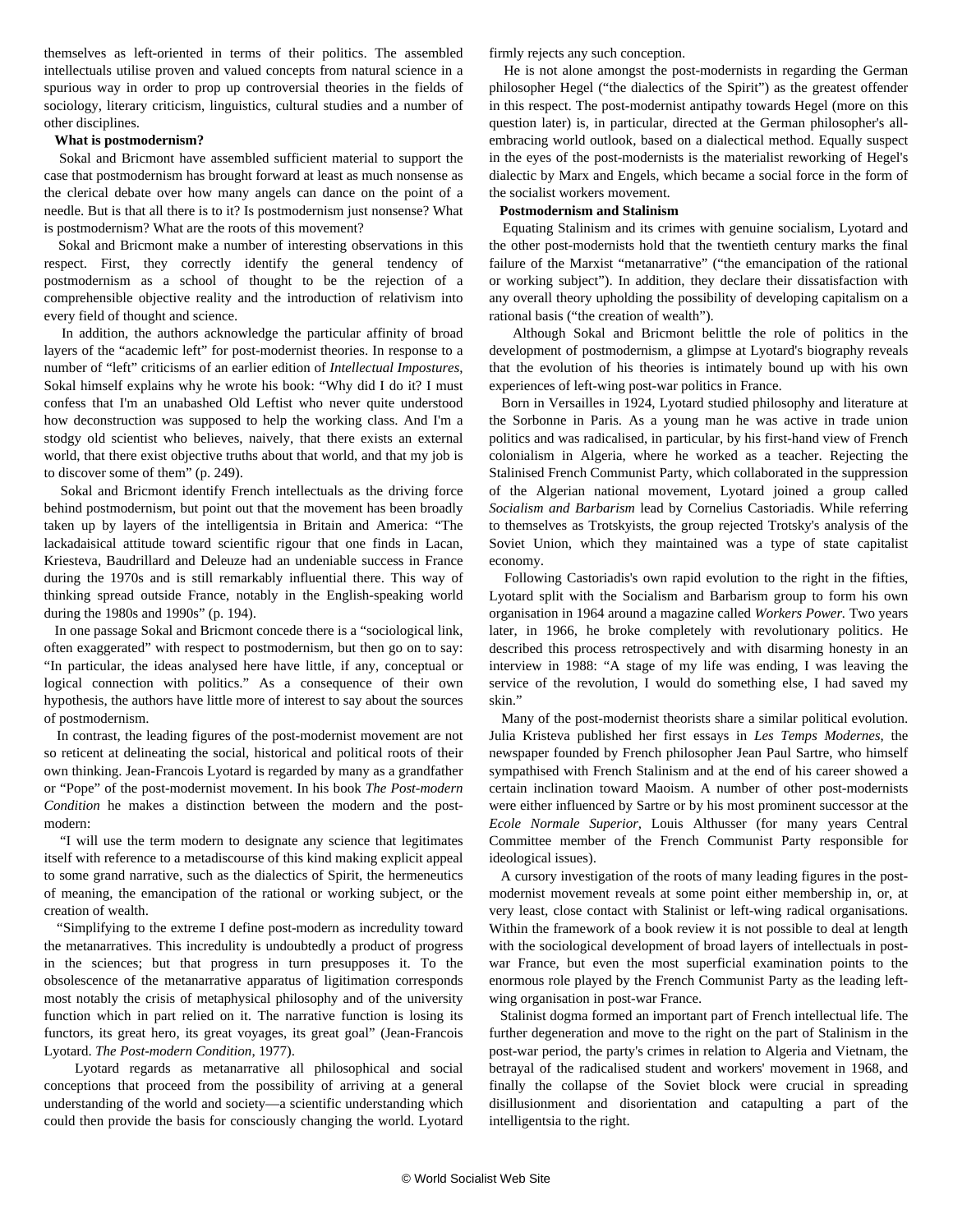In his book *The New Constellation*, American writer Bernstein undertakes to combat some of the excesses of the postmodernists and, in particular, to defend Hegel and the dialectic, but in so doing Bernstein himself graphically sums up the general pressure confronting layers of the intelligentsia (not just in France) in the twentieth century following the experiences of fascism and Stalinism:

 "Anyone experiencing the twentieth century where there has been so much violence, barbarism, genocide can scarcely avoid being incredulous about a narrative of history as the progressive realisation of freedom. After Auschwitz and the *Gulag*, one cannot avoid being suspicious and sceptical of achieving reconciliation with reality through speculative comprehension. The entire metaphysics of being 'at home' in the world now seems hollow" ( *The New Constellation,* p. 306).

 Czech President Vaclav Havel also, in his own way, reflects the connection between the crisis of modern ideology and the collapse of Stalinism, when he says: "The fall of Communism can be regarded as a sign that modern thought—based on the premise that the world is objectively knowable, and that the knowledge so obtained can be absolutely generalised—has come to a final crisis" (quoted in *Intellectual Impostures*, p. 181).

#### **The political agenda of the post-modernists**

 It is true that a section of the post-modernists have been plunged into nihilism and pessimism, singing the praises of "inertia". Today French intellectuals have to apologise for their non-adherence to reactionary nineteenth century German philosophy. Two intellectuals, Luc Ferry and Alain Renaut, went so far as to write a book entitled *Why We're Not Nietzscheans.* But it would be wrong to ignore the fact that, although sceptical of being able to implement fundamental social change, the postmodernists do have their own political agenda.

 According to the post modernists all "metanarratives", i.e., comprehensive attempts to change the world in a progressive fashion, have failed utterly. The working class has discredited itself as an instrument for social change and the collapse of Stalinism demonstrates the impossibility of fundamentally changing society for the better.

 The alternative which remains has, perhaps, been best articulated by another doyen of the post-modernist movement, Michel Foucault, who wrote: "There is no locus of great Refusal, no soul of revolt, source of all rebellions, or pure law of the revolutionary. Instead there is a plurality of resistances, each of them a special case."

 Together with Deleuze, Guattari and Lyotard, Foucault emphasised the necessity of developing micro-politics and micro-struggles. Such a strategy has an obvious appeal to advocates of single-issue type politics: separatists and nationalists of every shade, environmentalists, feminists, and so on.

#### **The weaknesses of the approach of Sokal and Bricmont**

 Despite the sharpness of their critique of the post-modernists, Sokal and Bricmont share a fundamental common point with their opponents—antipathy towards the dialectic. The most prominent of the post-modernist thinkers make no secret of their hatred of the dialectic: "What I detested more than anything was Hegelianism and the Dialectic ("I Have Nothing More to Admit" *, Semiotext*, Giles Deleuze, 1977).

 Abhorrence for the dialectic (and life!) is also expressed in the following cryptic, but not untypical, quote by Felix Guattari: "Existence, as a process of deterritorialisation, is a specific inter-machinic operation which superimposes itself on the promotion of singularised existential intensities. And, I repeat, there is no generalised syntax for these deterritorialisations. Existence is not dialectical, not representable. It is hardly livable! ( *Intellectual Impostures,* p. 158).

 Sokal and Bricmont also oppose dialectics. As a consequence, their own description of scientific method is weak, to say the least. Seeking to emphasise the continuity between everyday conceptions and those of scientific theory, they argue that scientific methods are "not radically

Richalidferent from the rational attitude used in everyday life" (p. 54), although they then qualify this remark and state that "it would be naïve to push this connection too far" (p. 55).

 In fact, the history of scientific development is testimony to the fact that scientific method and discovery are not just the logical extension of common sense. The first decade of this century witnessed a raging ideological controversy sparked by advances in the scientific understanding of the atom. The "disappearance" of the solid, traditional basic particle in favour of an atom composed of a field of electrical forces led some scientists and philosophers (Mach, Bogdanov) to put a question mark before the existence of matter as well as man's capacity for objective knowledge of the world.

 Lenin entered the debate in 1908 with his book *Materialism and Empirio-Criticism*, in which he combated philosophical relativism and defended both the objective nature of the material world and the ability of humans to correctly cognise the world as the basis for science. At the same time he made clear that the conflict between common sense notions of the atom and the revelations arising from new scientific research could only be resolved on the basis of a dialectical understanding of matter and human thought.

 The issue of philosophical relativism was also the subject of controversy amongst ideological and cultural tendencies in the new Soviet state. In response to philosophical writings by a number of representatives of the Futurist movement, the editor of the influential literary magazine *Red Virgin Soil*, Aleksander Voronsky, commented on the writings of Chuzhak and others:

 "All this has nothing in common with the dialectic of Marx, Plekhanov and Lenin. Over these and similar writings blows the wind of absolute relativism, denying all sense of stability. We communists are also relativists, but our relativism in not absolute, but relative.... Comrade Chuzhak argues not according to Heraclitus, who asserted that everything flows, everything changes, but according to Zeno, who proposed that it is impossible to step into the same stream twice, for 'everything flows, everything changes.' Heraclitus was a dialectician, while Zeno was a metaphysical relativist. In the camp of bourgeois scholars there are now very many such relativists" (Aleksander Voronsky, *Art as the Cognition of Life.* p. 107).

 On the eve of the Second World War, in the struggle against a pettybourgeois opposition tendency within the Fourth International, Leon Trotsky made his own powerful contribution to the elaboration of materialist dialectics. The leading theoretician of the opposition at that time, James Burnham, shared a number of the conceptions of the young Lyotard, arguing that a form of capitalism had been restored in the Soviet Union.

 Drawing out the philosophical method of the opposition, Trotsky concludes his concise elaboration of dialectics with the following warning: "Dialectic logic expresses the laws of motion in contemporary scientific thought. The struggle against materialist dialectics on the contrary expresses a distant past, conservatism of the petit bourgeoisie, the self-conceit of university routinists and ... a spark of hope for an afterlife." (Leon Trotsky, *In Defence of Marxism*).

 The crimes of the Stalinist bureaucracy—its physical destruction in the thirties of the socialist political and intellectual opposition in Russia, together with its embrace of nationalism and complete perversion of the Marxist dialectic—were central in sabotaging the socialist workers movement and fostering new schools of irrationalism and relativism.

 The army of relativists has swelled mightily in line with the spread of the contemporary school of thought of postmodernism. But at the same time there is something rather putrid and hypocritical in the claim by members of the movement that they represent the very latest in thought.

 Their ideological heroes are, in the main, nineteenth century opponents of the Enlightenment—Nietzsche, Schopenhauer, Kierkegaard. Rather than